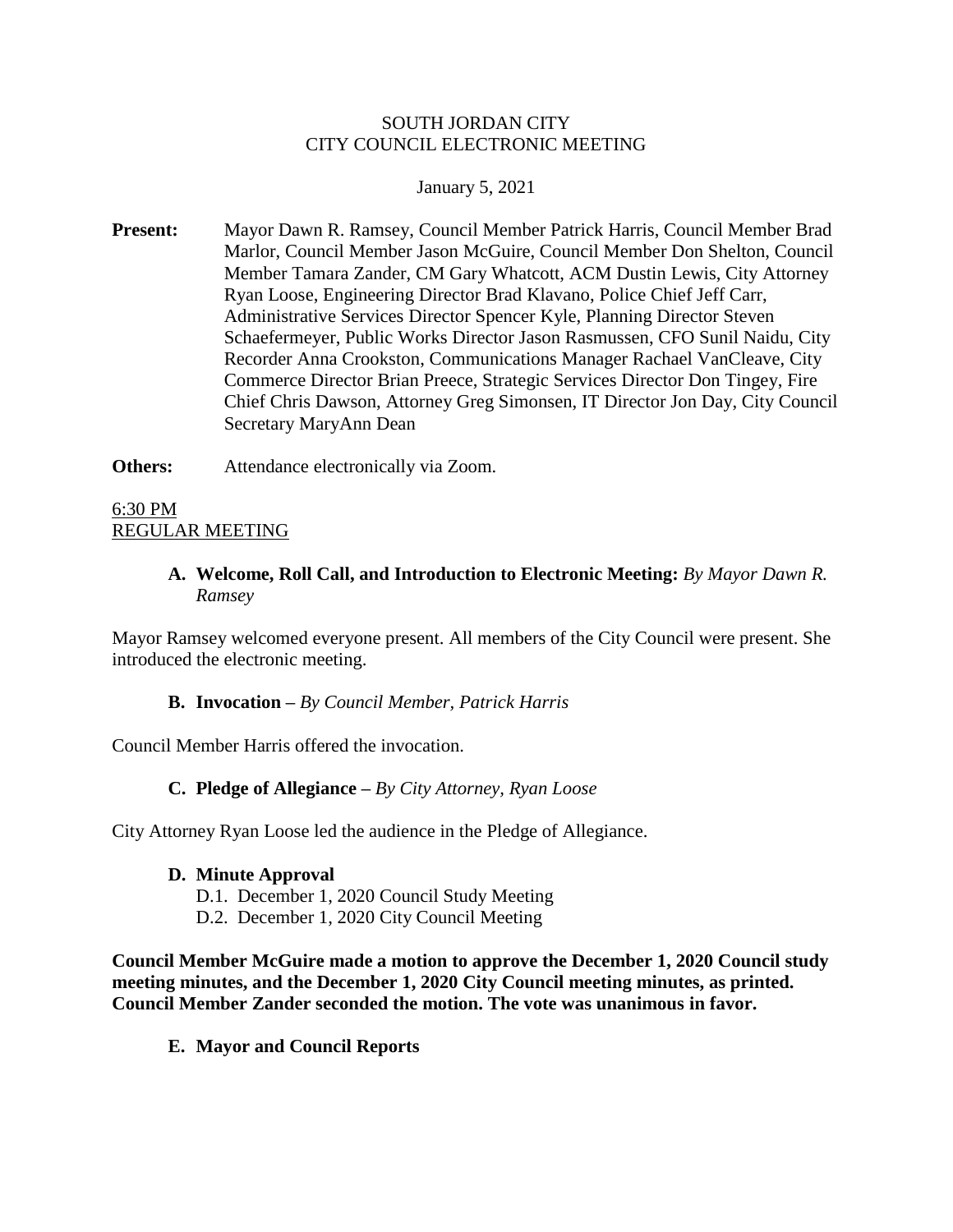Council Member Harris thanked the staff for the cards he received, for the kind thoughts, and the hard work that was done in 2020.

Council Member Marlor said a resident called him about a cougar sighting, and staff has tried to narrow that situation down. He has had some residents ask him about the closure of 2200 West. He will be glad to get that project completed.

Council Member McGuire said he met with the Arts Council. They are preparing to come before the City Council to present some ideas, similar to what they did last year. He also attended a Salt Lake County study session where Daybreak Communities deeded over some land to Salt Lake County to use for a Performing Arts Center. It will be awhile before that is built and operational. It is a win for South Jordan.

Council Member Zander thanked CM Whatcott and staff for the kind Christmas gift. She said she had a resident ask what is the city's action plan, in the case of an emergency. She asked for clarification about the city's reverse 911 system.

CM Whatcott recommended that the resident call Emergency Manager Aaron Sainsbury so they can discuss the city's contingencies on all sorts of emergencies.

Council Member Shelton indicated that he retired from full time work at the end of the year. He also noted that he tested positive for Coronavirus. He said his family is on the mend and doing well.

Mayor Ramsey said there were several regular meetings that she attended this last month. She said they met as the Council of Mayors and discussed homelessness and services for homelessness. Some of the Mayors asked others to help house the homeless population. She said she met with the Southwest Mayors with the visioning project. She met with Jordan Valley Water Conservancy District, Envision Utah, EDCUtah, and attended the Salt Lake County meeting. She said it is good planning and vision to have the property set aside for the Performing Arts Center. She said that is huge that it is going to go in South Jordan. She said she met with Utah League of Cities and Towns. She also met with the Editorial Boards of the Deseret News and Salt Lake Tribune. They discussed the partnership with the City and Ivory Homes. She presented the key to the State to Governor Herbert on behalf of the cities in Utah to thank him for his service. She attended the inauguration of Governor Cox. She thanked the City Council and staff for their work during 2020, which was not an easy year. She said she is aware of residents that have been lost due to the virus. She said the future is bright in South Jordan and there is nowhere she would rather be. She is not interested in other opportunities and would like to continue serving as Mayor. She said she would love to serve a second term as Mayor.

# **F. Public Comment:**

None.

**G. Presentation Item:** Proclamation, support of South Jordan City Radon Action Month. *(By Mayor Dawn R. Ramsey)*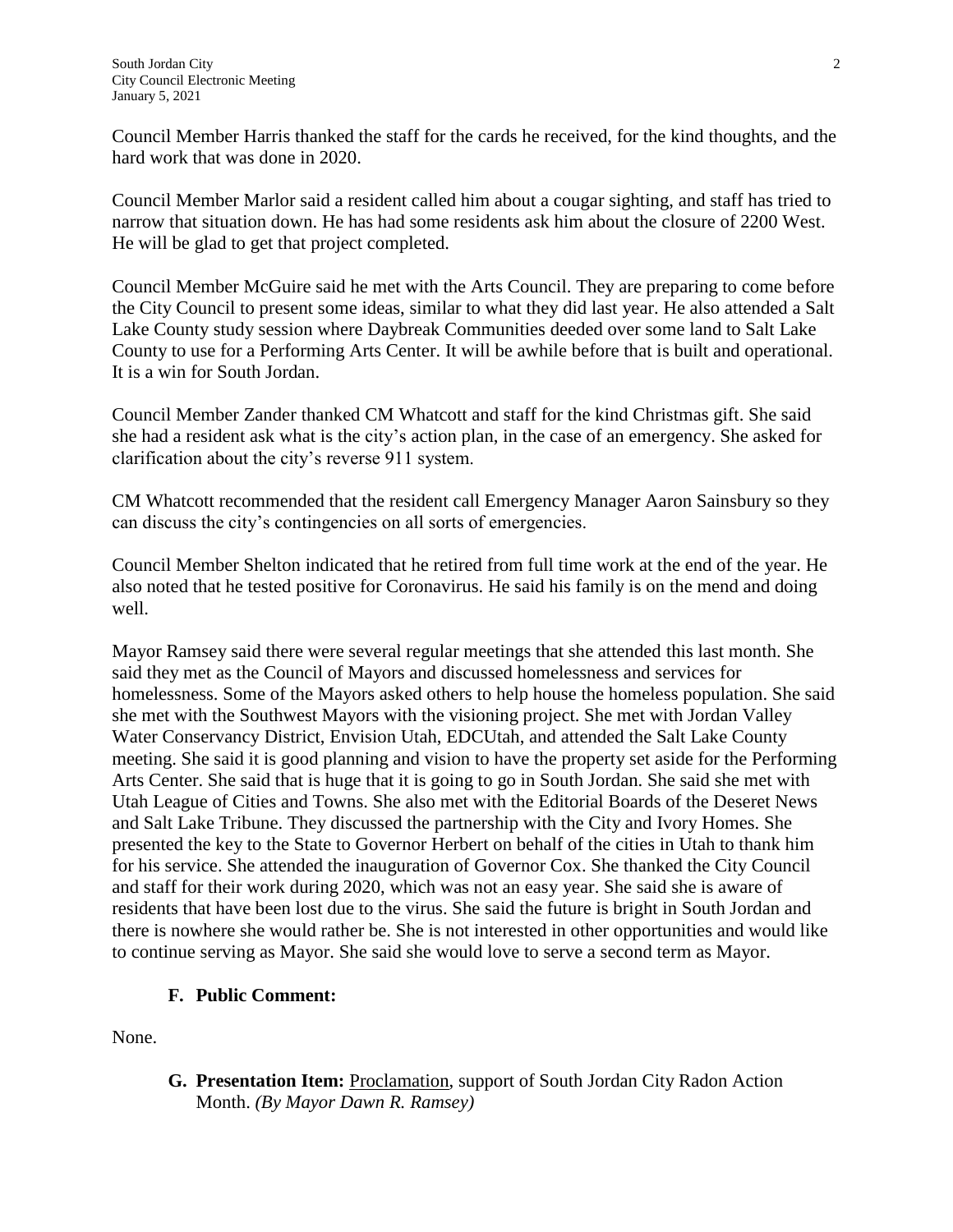Mayor Ramsey read the proclamation in support of South Jordan City Radon Action Month.

**H. Action Item:** Resolution R2021-01, recognizing Religious Freedom Day January 16, 2021. *(By Assistant City Manager, Dustin Lewis)*

ACM Lewis reviewed the background information on this item.

# **Council Member Zander made a motion to approve Resolution R2021-01. Council Member Harris seconded the motion. The vote was unanimous in favor.**

**I. Action Item:** Resolution R2021-03, support for Western Growth Coalition 2021 Legislative Priorities. *(By Council Member, Don Shelton)*

Council Member Shelton reviewed the background information on this item. He discussed the formation of the Western Growth Coalition. He said he is the current elected leader of that body. He said they have tried to influence legislation that will help with transportation needs for the west side of the Salt Lake Valley. He said there are a list of projects that are needed, but not funded. They have talked to some legislators. They understand that there is some appetite for some bonding for these projects. If the \$2 billion bond passes, the projects listed on that list would be completed. The projects are listed in the order that they would like to see them completed. He hopes that all of the cities pass this Resolution and muster their lobbying efforts to help pass that bond.

Council Member Zander clarified that they are not endorsing the bond with this Resolution, just passing a list of priority projects. Council Member Shelton said that is correct.

City Attorney Loose said they will work with Senator Harper and their lobbyist. He said these projects won't happen without bonding.

Council Member Shelton said more than one person has noted that the bond interest rates are significantly lower than construction inflation costs. From that perspective, it would be a mistake to not do the projects earlier rather than later.

CM Whatcott said UDOT told him today that they funded all of the environmental work on all remaining intersections of Bangerter highway.

# **Council Member Shelton made a motion to approve Resolution R2021-03. Council Member Zander seconded the motion. The vote was unanimous in favor.**

# **J. Staff Reports and Calendaring Items**

Mayor Ramsey said she, Susan Pulsipher, and Tracy Miller delivered packets of thank you cards and a \$50 visa gift card to all 1000 teachers in the city. She said Live Daybreak donated the money for the gift cards and Mountain America helped facilitate that and waived the fee to do the cards. They delivered those gifts the day before the teachers went off for Christmas break.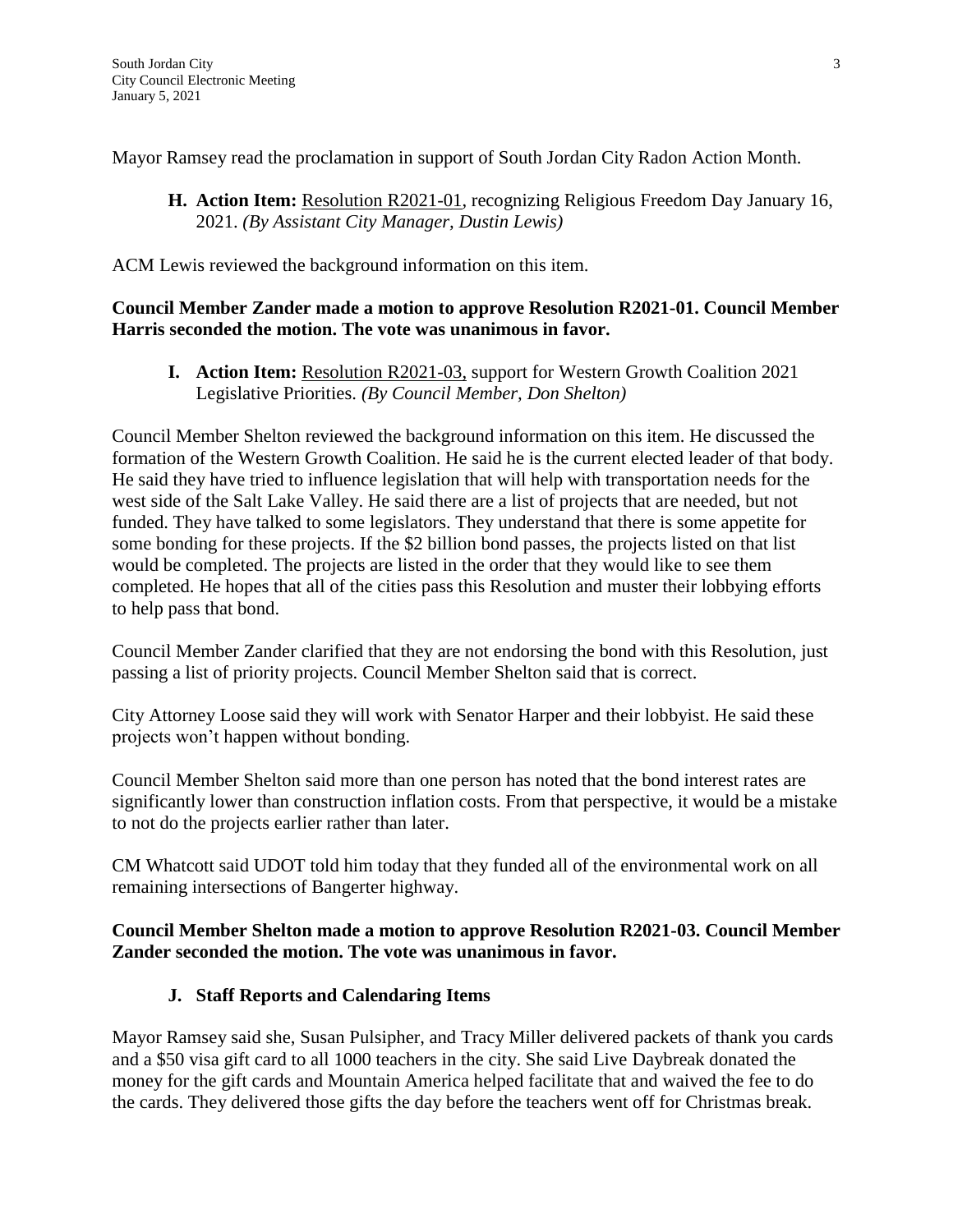Mayor Ramsey said she was asked to serve on the transition team for Governor Cox. They did a comprehensive review of UDOT. It was a great project.

Strategic Services Director Tingey said when Covid hit, the TRCC fund at the County was put on hold. They had a grant pending for the Midas Creek Trail. The trail project qualifies for transportation funding, and the County will be funding that from a different funding source. It will now come from the regional transportation  $4<sup>th</sup>$  quarter fund. They will get \$155,000 so they can proceed with that project.

Strategic Services Director Tingey said there is a priority based budgeting and resource group, which is a national group based out of Denver. Tomorrow at their meeting, South Jordan will be getting the Leveraging All Your Community Resources Award. The city is being nationally recognized for their partnership for the Bingham Creek Regional Park that will save the residents money and resources over the lifetime of the park and the fitness center.

CM Whatcott noted the extra City Council meetings planned for this month.

Mayor Ramsey said the Legislative Session is about to start. CM Whatcott said there are many bills that will effect local government this year. They discussed changes in meetings and protocols during session this year.

Mayor Ramsey said it was proposed that a smaller group representing local governments meet with representatives from the Governor's office. Mike Mower will be the Governors representative. They will be meeting weekly during the legislative session. It gives them a strong place to be represented.

CM Whatcott said he believes there are at least 100 bills on law enforcement issues alone.

Police Chief Carr gave an update on the Love, Listen, and Lean project. He said he has been on the task force. They have been listening to different stakeholder groups including the ACLU, Black Lives Matter, etc. and they have a variety of viewpoints on law enforcement topics. They are tracking close to 70 bills, but it is hard to tell which topics will gain traction during the legislative session.

CM Whatcott said from a police and fire dispatch perspective, they have always had good interlocal agreements. They have always tried to dispatch the closest unit to the call. Over the past couple of years, they have had problems with different type of dispatch systems. For the first time, Salt Lake County will now have every law enforcement agency on one dispatch system. He said this is a large accomplishment and was a significant investment from the state. He said it will help them to be able to work with the same information.

CM Whatcott said he sits on a board for statewide public safety radio systems. They are in the middle of a significant upgrade. There were some areas in the state that did not have access to 911. When the project gets done in 2022, they will have something the state can be proud of. He said from almost anywhere in the state, you should be able to call 911 for help from a mobile